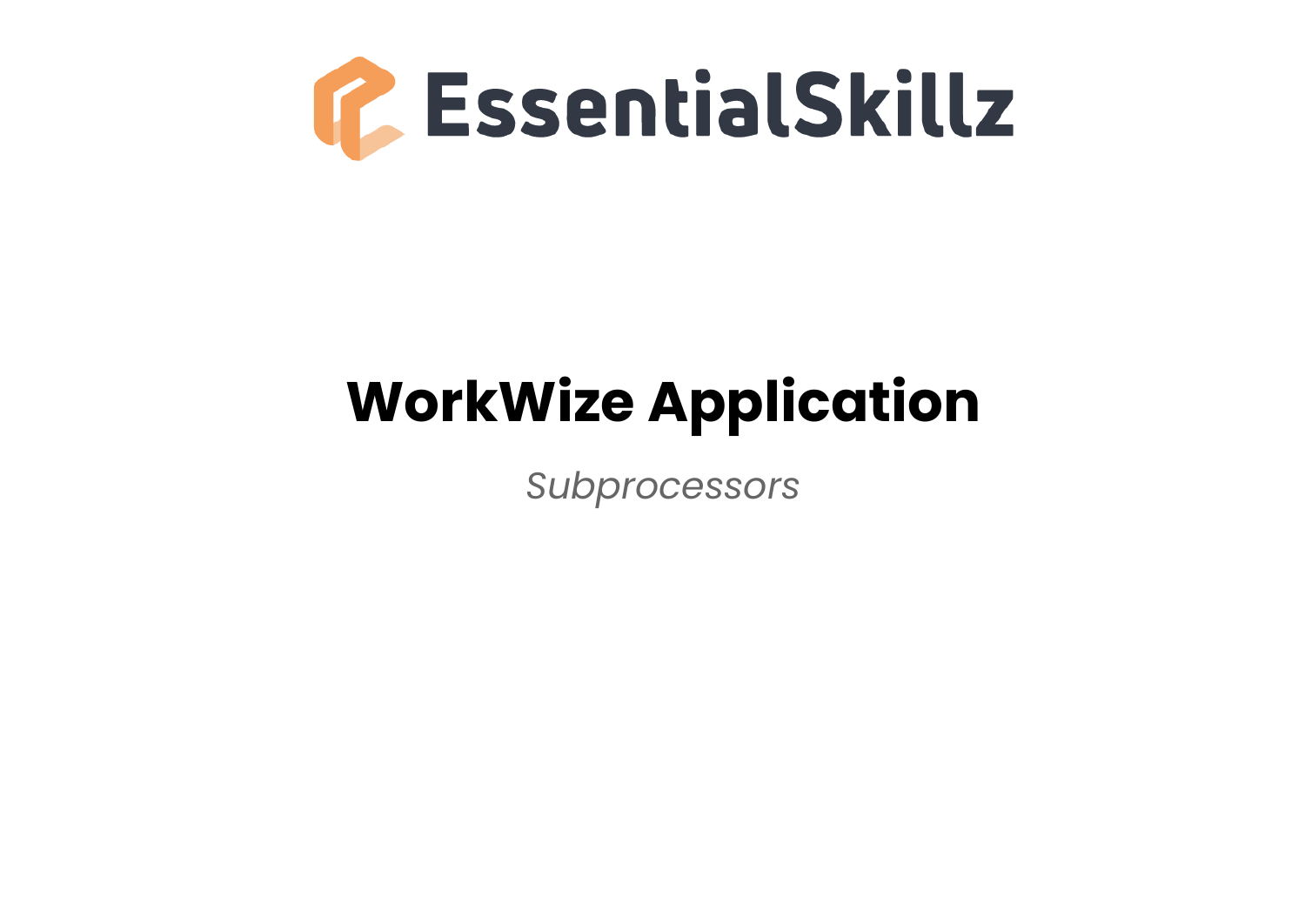

Valid from the 27th of March, 2022

| <b>Sub-processor Purpose</b> |                                                                                                           | Data                                                                                                                                                                                                                                                                                                                                                                                                                                                   | Location                                              | <b>Transfer</b><br><b>Mechanism</b> | <b>Supplemental Measures</b>                                                                                                                                                                                                                                                                                                    | <b>Contact Details</b>                                                                             |
|------------------------------|-----------------------------------------------------------------------------------------------------------|--------------------------------------------------------------------------------------------------------------------------------------------------------------------------------------------------------------------------------------------------------------------------------------------------------------------------------------------------------------------------------------------------------------------------------------------------------|-------------------------------------------------------|-------------------------------------|---------------------------------------------------------------------------------------------------------------------------------------------------------------------------------------------------------------------------------------------------------------------------------------------------------------------------------|----------------------------------------------------------------------------------------------------|
| Amazon Web<br>Services, Inc. | Cloud services provider<br>and data storage                                                               | Main application servers<br>hold all application data<br>except payment details<br>land authentication<br>passwords                                                                                                                                                                                                                                                                                                                                    | Company:<br>USA<br>Data: UK or<br>lireland            | <b>SCCs</b>                         | Encryption of data in transit and at rest.<br>AWS takes the following technical and<br>contractual measures to protect data:<br>https://dl.awstatic.com/legal/laws-gdpr/AW<br><b>GDPR DPA.pdf</b><br>https://aws.amazon.com/bloas/security/aw<br>s-and-eu-data-transfers-strengthened-co<br>mmitments-to-protect-customer-data/ | <b>AWS Compliance contact us</b><br>410 Terry Avenue North, Seattle,<br>WA 98109-5210, USA         |
| Google LLC                   | Cloud service provider,<br>analytics tracking, data<br>backups                                            | Direct identifying<br>information (e.g., name,<br>lemail address,<br>telephone).<br>Indirect identifying<br>information (e.g., job title,<br>gender, date of birth).<br>Device identification data<br>and traffic data (e.g., IP<br>addresses, MAC<br>addresses, web logs).<br><b>IFrom end users of the</b><br><b>I</b> services and individuals<br>whose personal data is<br>supplied to end<br>lusers. Stores off server file<br>and image backups. | Company:<br><b>USA</b><br>Data: Ireland<br>or Germany | <b>SCCs</b>                         | Encryption of data in transit and at rest for<br>Google Cloud Platform and Google<br>Workspace.<br>External Encryption Key storage outside of<br>Google's technical infrastructure.<br><b>EU Data Protection Compliance:</b><br><b>Google Cloud International Data Transfer</b><br><b>Mechanisms</b>                            | <u>https://cloud.google.com/</u><br>Googolplex. 1600 Amphitheatre<br>Pkwy, Mountain View, CA 94043 |
| SugarCRM Inc                 | Customer relationship<br>management services,<br>cloud backups and storage business partners,<br>services | Contract details of<br>prospects, customers,<br>vendors of users                                                                                                                                                                                                                                                                                                                                                                                       | Company:<br><b>USA</b>                                | <b>SCCs</b>                         | All production and customer data is<br>encrypted in transit and at rest.<br><b>DPA</b>                                                                                                                                                                                                                                          | 10050 N. Wolfe Rd., Suite SW2-130<br>Cupertino, CA 95014, USA<br>dataprivacy@sugarcrm.com          |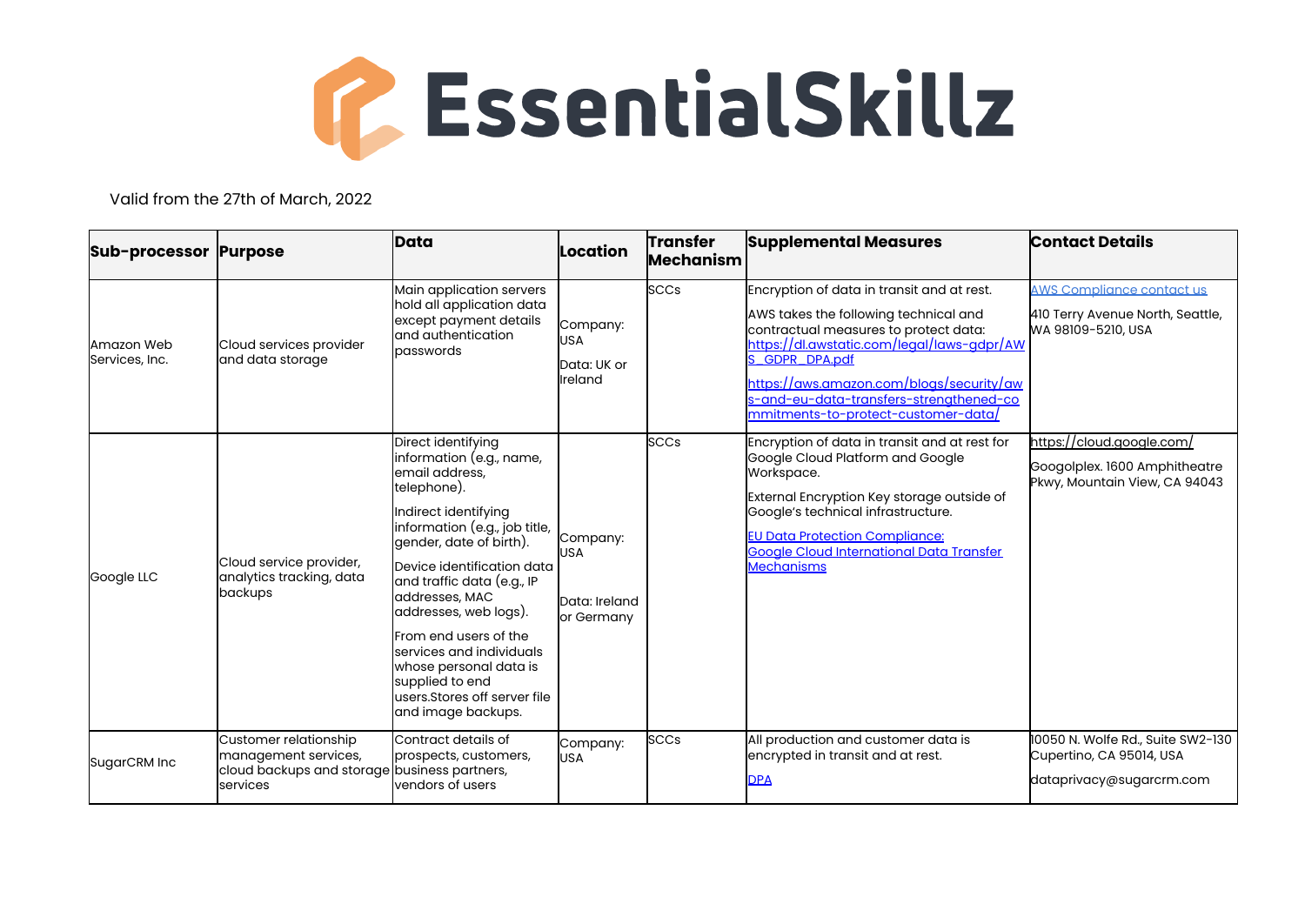## G. EssentialSkillz

|                                         |                                                                                                            | First and last name, title,<br>position, employer and<br><b>c</b> ontract details of<br>employees, agents,<br>advisors, freelancers of<br>the users or any<br>prospects, customers,<br>business partners,<br>vendors of the user                                                                                                                                                     | Data:<br>Germany                       |             |                                                                                                                                                                                                                                                                                                                                     |                                                                                                       |
|-----------------------------------------|------------------------------------------------------------------------------------------------------------|--------------------------------------------------------------------------------------------------------------------------------------------------------------------------------------------------------------------------------------------------------------------------------------------------------------------------------------------------------------------------------------|----------------------------------------|-------------|-------------------------------------------------------------------------------------------------------------------------------------------------------------------------------------------------------------------------------------------------------------------------------------------------------------------------------------|-------------------------------------------------------------------------------------------------------|
| Atlassian Inc. and<br>Atlassian Pty Ltd | Collaboration,<br>development, and issue<br>tracking software services<br>for teams                        | Direct identifying<br>information (e.g., name,<br>lemail address,<br>telephone).<br>Indirect identifying<br>information (e.g., job title,<br>gender, date of birth).<br>Device identification data<br>and traffic data (e.g., IP<br>addresses, MAC<br>addresses, web logs).<br>From end users of the<br>services and individuals<br>whose personal data is<br>supplied to end users. | Company:<br>Australia<br>Data: Ireland | <b>SCCs</b> | Data is encrypted at rest and in transits.<br>See more:<br>https://www.atlassian.com/trust/security/se Francisco, CA, 94104, USA<br>curity-practices#encryption-of-data<br>https://www.atlassian.com/trust/privacy/qui<br>delines-for-law-enforcement<br>https://www.atlassian.com/trust/privacy/ho<br><u>w-we-handle-your-data</u> | https://www.atlassian.com/<br>350 Bush Street, Floor 13, San                                          |
| SimplyBook.me Ltd                       | Online scheduling and<br>appointment services<br>software for payments,<br>invoicing and other<br>services | User name and surname<br>lUser's Email address<br>User's Phone numbers<br>Comments on individual<br>bookings that relate to a<br>luser<br>Information on the status<br>of a user's bookings,                                                                                                                                                                                         | Company:<br>Cyprus<br>Data: France     | <b>SCCs</b> | Encryption of data in transit: for all<br>communications, between end-users and<br>server.<br>https://simplybook.me/en/legal/dpa                                                                                                                                                                                                    | dpo@simplybook.me<br>21 Karaiskaki Street, Oasis Centre,<br>Flat/Office: 23, 3093 Limassol,<br>Cyprus |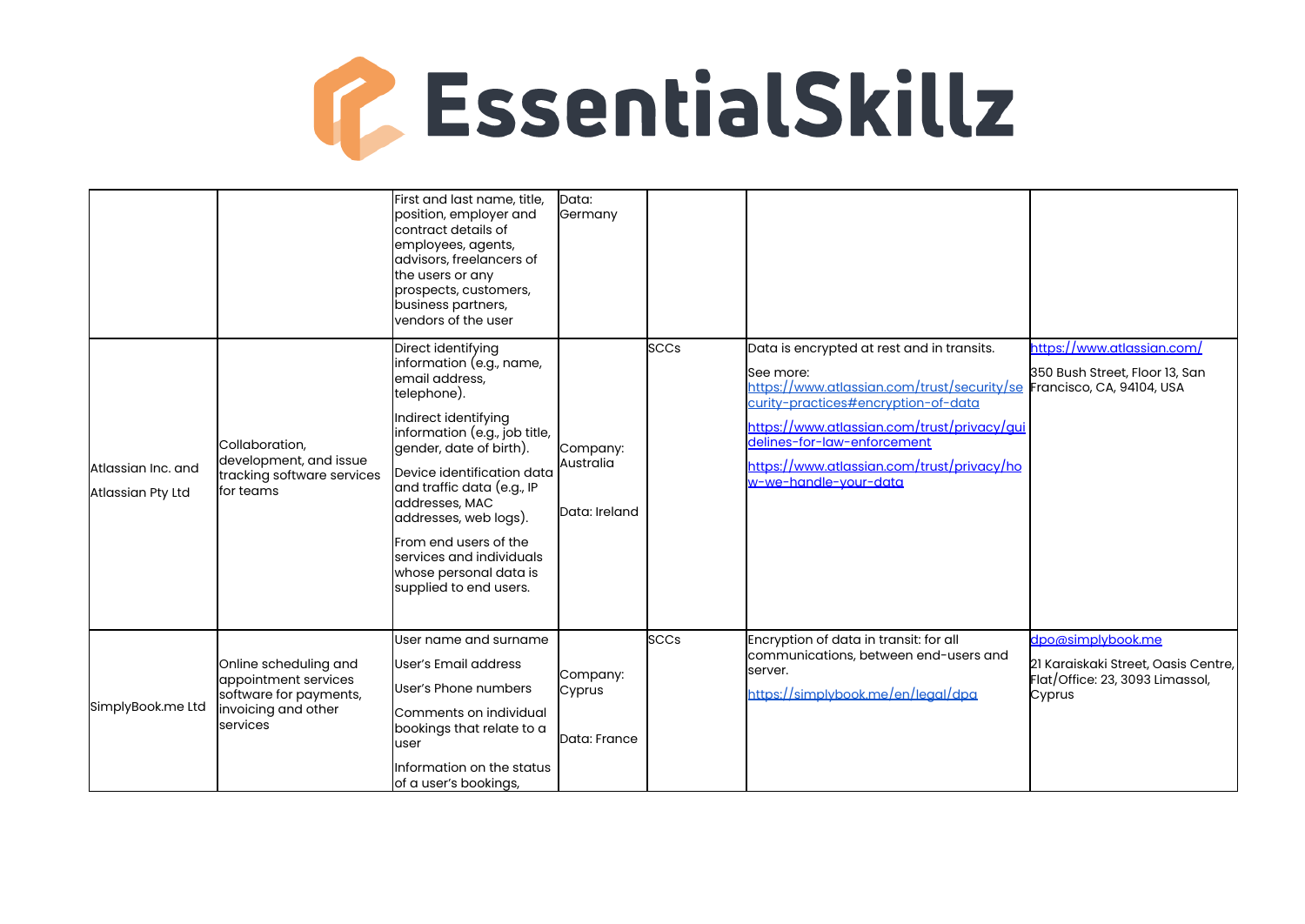## G. EssentialSkillz

| Livechatoo                                              | Allows level 1 WorkWize<br>administrators to live chat<br>with customer support. Live<br>chat is an optional feature.                     | whether they attended, or<br>paid for booking<br>Name, email address of<br>the administrator.<br>Information divulged in<br>the chat correspondence.                                                                                                                                        | Slovakia                     | <b>EU Member</b><br>State - not<br>required. | N.A.                                                                                                                                                                                                                                        | support@livechatoo.com<br>nolimit   DEVELOPERS, s.r.o.<br>Slovak Republic                                                                                  |
|---------------------------------------------------------|-------------------------------------------------------------------------------------------------------------------------------------------|---------------------------------------------------------------------------------------------------------------------------------------------------------------------------------------------------------------------------------------------------------------------------------------------|------------------------------|----------------------------------------------|---------------------------------------------------------------------------------------------------------------------------------------------------------------------------------------------------------------------------------------------|------------------------------------------------------------------------------------------------------------------------------------------------------------|
| Slack Technologies<br>Ltd and Slack<br>Technologies LLC | Used for internal<br><b>I</b> communications and<br>collaboration among staff.                                                            | Any data supplied by<br>users of the services and<br>their employees,<br>consultants, contractors,<br>agents and third party<br>businesses of the<br>Icustomer                                                                                                                              | USA                          | <b>SCCs</b>                                  | Encryption of data at rest and in transit.<br>https://slack.com/intl/en-de/blog/news/a-n One Park Place, Hatch Street,<br>ote-to-our-customers-on-international-dat Dublin 2, Ireland.<br>a-transfers<br><b>Slack's Security Whitepaper</b> | dpa@slack.corp.com/                                                                                                                                        |
| Log Me In Inc. (Go To                                   | Got To Meeting is a webinar creating the webinar or<br>and conference call tool.<br>Meeting & Lastpass) Lastpass is a password<br>manager | Name and email address<br>for the purpose of<br><b>l</b> conference call.<br>No personal data is used<br>on Lastpass.                                                                                                                                                                       | USA                          | <b>SCCs</b>                                  | Encryption of data at rest and in transit.<br><b>LogMeIn's FAQ</b><br><b>LogMeIn Security Measures</b>                                                                                                                                      | privacy@loamein.com<br>320 Summer Street Boston, MA<br>02210 USA                                                                                           |
| Salesforce                                              | Customer relationship<br>management services,<br>cloud backups and storage contract details of<br><b>I</b> services                       | Contract details of<br>prospects, customers,<br>business partners,<br>vendors of users<br>First and last name, title,<br>position, employer and<br>employees, agents,<br>advisors, freelancers of<br>the users or any<br>prospects, customers,<br>business partners,<br>vendors of the user | Company:<br>USA<br>lData: EU | <b>I</b> SCC                                 | Encryption of data at rest and in transit.<br><b>Salesforce Security</b><br><b>Salesforce Privacy Policy</b><br><b>Salesforce Compliance</b>                                                                                                | privacy@salesforce.com<br>Salesforce Data Protection<br>Officer (Salesforce Privacy<br>Team)<br>415 Mission St., 3rd Floor<br>San Francisco, CA 94105, USA |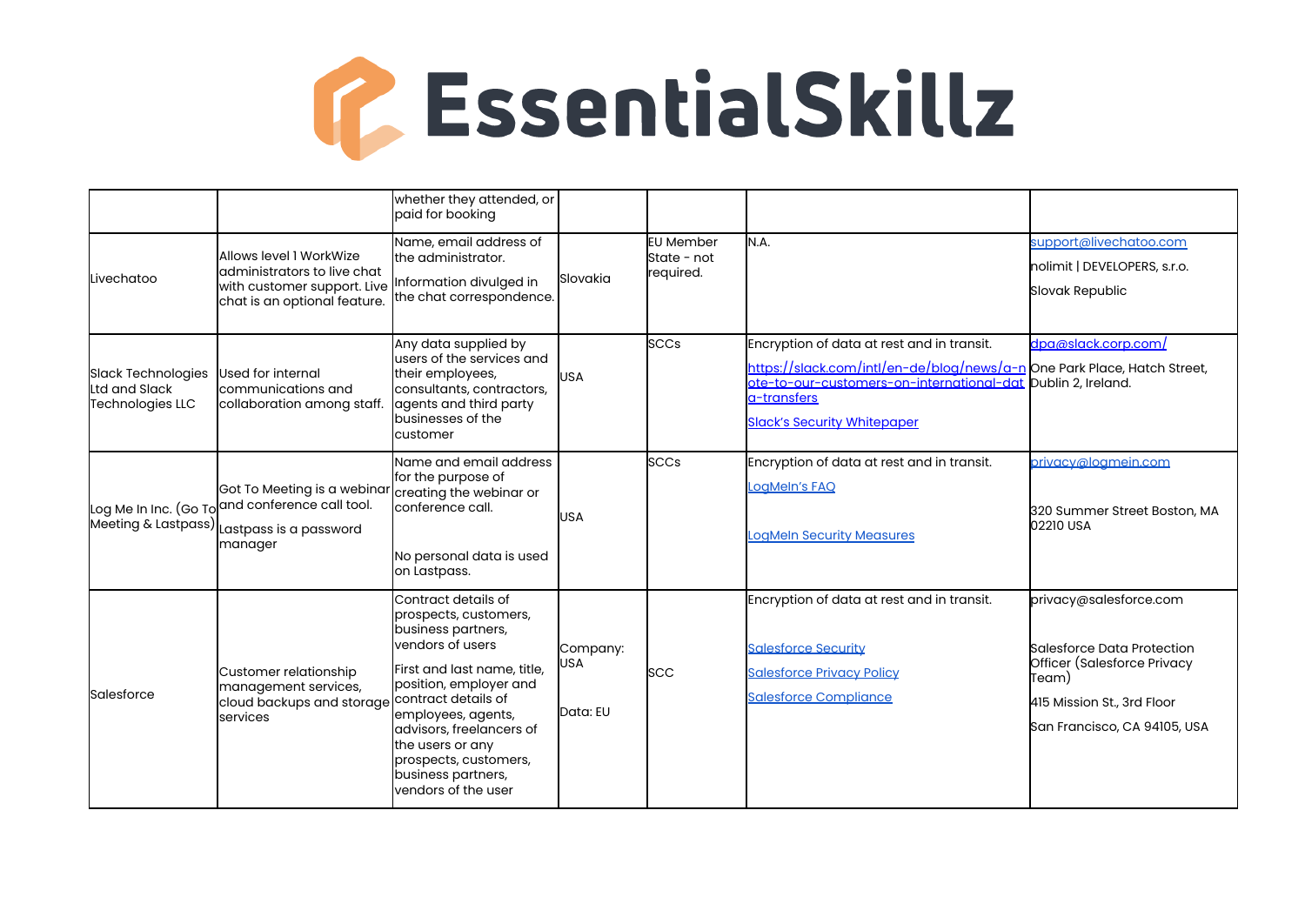## G. EssentialSkillz

| Micrososft Azure<br>Office 365<br>Microsoft Teams | Cloud service provider,<br>analytics tracking, data<br>backups, internal<br>messaging.<br>Used for internal<br><b>l</b> communications and<br>collaboration among staff.<br>Ticketing system | Direct identifying<br>information (e.g., name,<br>email address,<br>telephone).<br>Indirect identifying<br>information (e.g., job title,<br>gender, date of birth).<br>Device identification data<br>land traffic data.<br><b>I</b> From end users of the<br>services and individuals<br>whose personal data is<br>supplied to end users. | Company:<br><b>USA</b><br>Data: UK | <b>SCC</b>                           | <b>GDPR FAQ</b><br>Microsoft Compliance<br><b>Microsoft Privacy Statement</b><br><b>Microsoft Compliance Offerings</b> | <b>Microsoft EU Data Protection</b><br><b>Officer</b><br>One Microsoft Place<br>South County Business Park<br>Leopardstown<br>Dublin 18<br>D18 P521<br>Ireland<br>Telephone: +353 (1) 706-3117 |
|---------------------------------------------------|----------------------------------------------------------------------------------------------------------------------------------------------------------------------------------------------|-------------------------------------------------------------------------------------------------------------------------------------------------------------------------------------------------------------------------------------------------------------------------------------------------------------------------------------------|------------------------------------|--------------------------------------|------------------------------------------------------------------------------------------------------------------------|------------------------------------------------------------------------------------------------------------------------------------------------------------------------------------------------|
| Essentialskillz Ltd*                              | Provides parts of the<br>Services to Riskwize Ltd<br>customers.                                                                                                                              | As set out in the<br>Agreement.                                                                                                                                                                                                                                                                                                           | <b>UK</b>                          | <b>EU Adequacy</b><br>Decision       | N. A.                                                                                                                  | info@essentialskillz.com<br>2 George Street, Chester, CHI<br>3EQ, United Kingdom                                                                                                               |
| RiskWize Limited T/A<br>EssentialSkillz*          | Provides parts of the<br>Services to Essentialskillz<br>Ltd customers.                                                                                                                       | As set out in the<br>Agreement.                                                                                                                                                                                                                                                                                                           | Ireland                            | EU Member<br>State - not<br>required | N.A.                                                                                                                   | support@essentialskillz.com<br>The Hub, Galway Technology<br>Park, Parkmore, Galway Ireland,<br><b>H91K2WP</b>                                                                                 |
| Worknest                                          | Provides services,<br>technology and support to<br>RiskWize Limited T/A<br><b>EssentialSkillz and</b><br>EssentialSkillz Limited.                                                            | As set out in the<br>Agreement.                                                                                                                                                                                                                                                                                                           | <b>UK</b>                          | <b>EU Adequacy</b><br>Decision       | N.A.                                                                                                                   | enquiries@worknest.com<br>Woodhouse, Church Lane,<br>Aldford<br>Chester CH3 6JD                                                                                                                |
| Marlowe PLC*                                      | Owner of Riskwize T/A<br>lEssentialSkillz and<br><b>l</b> EssentiaISkillz limited.<br>Provides services,                                                                                     | As set out in the<br>Agreement.                                                                                                                                                                                                                                                                                                           | luк                                | <b>EU Adequacy</b><br>Decision       | N.A                                                                                                                    | info@marloweplc.com                                                                                                                                                                            |